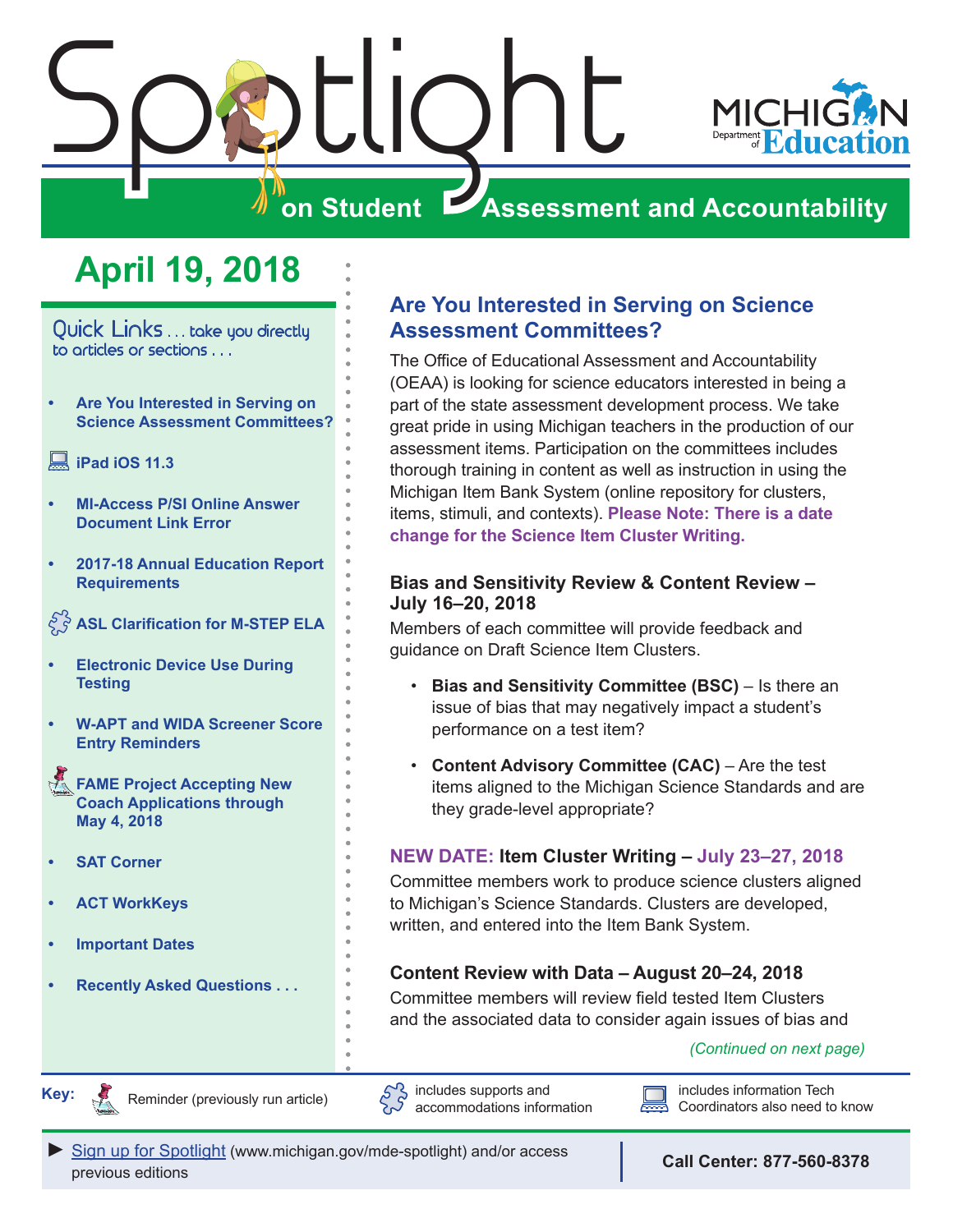<span id="page-1-0"></span>content (BSC and CAC). Is there something about a test item that is causing it to perform in a manner other than what is expected?

There are no long-term commitments for these committees. All expenses, including sub pay if needed, are covered. If you have any questions, please email [mde-oeaa@michigan.gov.](mailto:mde-oeaa%40michigan.gov?subject=)

If you are interested in being part of a science assessment committee, you can apply through the [Assessment Committee Participation Application](http://www.cvent.com/surveys/Questions/IDConfirm.aspx?s=06002a4e-c578-417d-807f-542787fad180) located on the [M-STEP web page](www.michigan.gov/mstep) (www.michigan.gov/ mstep) under **Professional Development**.

# **iPad iOS 11.3**

iOS 11.3 was released just before testing started. It has been found that INSIGHT disconnects after about 30 minutes under iOS 11.3. DRC is checking 11.3 for other issues and is preparing an update.

Until an update is available, it is recommended that schools hold off updating to 11.3 on testing devices or keep test tickets available so students can log back in. There is no known way to avoid being logged out every 30 minutes.

# **MI-Access P/SI Online Answer Document Link Error**

The Office of Educational Assessment and Accountability (OEAA) was made aware of a link in the Scoring Documents that is failing to connect to the MI-Access P/SI online answer document. We have posted corrected [Supported Independence and](http://www.michigan.gov/mde/0,4615,7-140-22709_28463-402701--,00.html)  [Participation Scoring Documents](http://www.michigan.gov/mde/0,4615,7-140-22709_28463-402701--,00.html) to the [MI-Access](http://www.michigan.gov/mi-access)  [web page](http://www.michigan.gov/mi-access) (www.michigan.gov/mi-access) under the **Current Assessment Administration** section.

Please use these revised Scoring Documents with the correct link to the online answer document. The following documents, located on the MI-Access web page, also contain a link to the online answer document:

[Participation \(P\) and Supported Independence \(SI\)](http://www.michigan.gov/documents/mde/S18_MI-Access_P-SI_TAM-Final_616659_7.pdf)  [Test Administration Manual - Spring 2018](http://www.michigan.gov/documents/mde/S18_MI-Access_P-SI_TAM-Final_616659_7.pdf)

[Online Answer Document Link for P/SI student score](https://www.surveysdrc.com/mi/mi2018/logon.aspx)  [entry](https://www.surveysdrc.com/mi/mi2018/logon.aspx)

[P/SI Online Answer Document Instructions for Score](http://www.michigan.gov/documents/mde/P-SI_Online_Answer_Document_-_Instructions_522454_7.pdf)  **[Entry](http://www.michigan.gov/documents/mde/P-SI_Online_Answer_Document_-_Instructions_522454_7.pdf)** 

# **2017-18 Annual Education Report Requirements**

For the past several years, the Michigan Department of Education (MDE) has required districts and schools to communicate Annual Education Reports (AERs) to parents and the community in August, before the start of the school year, to fulfill requirements under the Elementary and Secondary Education Act (ESEA). However, new assessment and accountability processes delayed the production of AERs until now. Please see the memo sent to schools last week regarding the latest information on [Annual Education](http://www.michigan.gov/documents/mde/Annual_Ed_Report_620373_7.pdf)  [Report requirements](http://www.michigan.gov/documents/mde/Annual_Ed_Report_620373_7.pdf) (http://www.michigan.gov/ documents/mde/Annual\_Ed\_Report\_620373\_7.pdf).

# **ASL Clarification for M-STEP ELA**

The embedded American Sign Language (ASL) videos for M-STEP English language arts (ELA) are only available on Listening passages and the associated questions when this option is enabled for students in eDIRECT. For some students, an in-person human signer may be preferable. Educators must remember

## *(Continued on next page)*

**Call Center: 877-560-8378** (select appropriate option) for assistance with assessment or accountability issues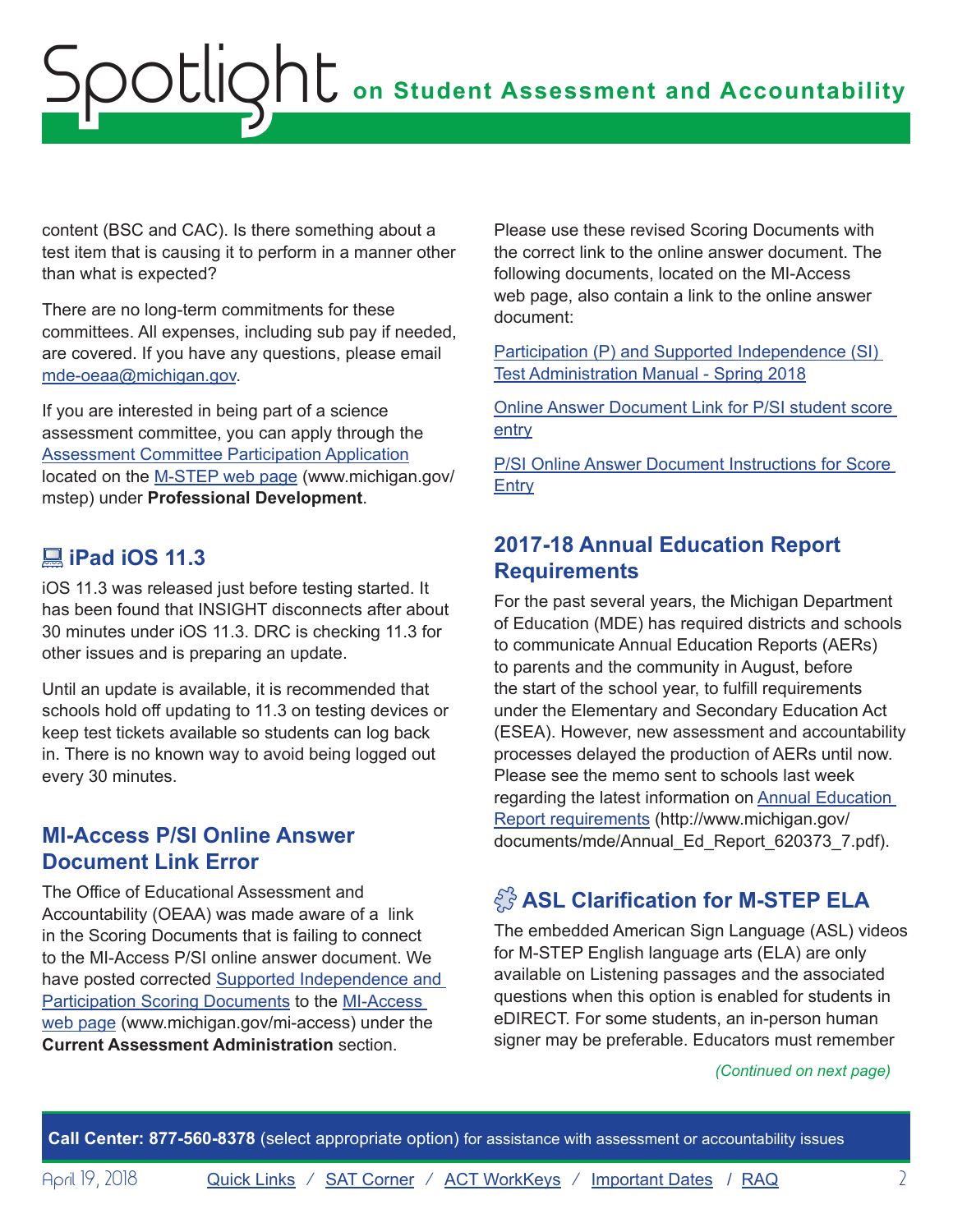<span id="page-2-0"></span>that ASL can only be used for test content from the Listening passages and the questions associated with the Listening passage. No other ELA passages or test questions can be signed to students.

# **Electronic Device Use During Testing**

Students are not permitted to access electronic devices during standardized testing. Anything that could be used for communication, capturing images of the test or testing room, or data storage (e.g., smartphones, smart watches, cell phones, book readers, electronic tablets, pagers, cameras, nonapproved calculators, music players, voice recorders, etc.) can disrupt the testing environment and be used to compromise the security and confidentiality of the test. At a minimum, these devices must be powered off and stored away from the students' work area at all times during a test session.

Students should be informed of this policy in advance and strongly encouraged to leave such items out of the testing room. Students should not have any of these prohibited devices near them during testing.

If a student accesses any of these devices during testing, it will constitute a prohibited behavior and the student's test results in that content area will be invalidated. Please select the Prohibited Behavior on the Testing Codes tab in eDirect for the invalid content area, or grid the prohibited behavior bubble on the paper/pencil answer document and return it with the other completed answer documents.

# **W-APT and WIDA Screener Score Entry Reminders**

The scores of all students who have been screened should be entered into the Secure Site for the following reasons:

- The Secure Site provides a secure repository for required screener scores in the event of student information system (SIS) information loss, staff turnover, lost paper materials, etc.
- It ensures retention of student scores for students who transfer between districts.
- It ensures that the exemption from some state assessment content areas is available to English Learner (EL) students who are considered recent arrivals. See the Testing Policy for Recently [Arrived First Year English Learner Students](http://www.michigan.gov/documents/mde/2018_EL_First-Year_Testing_Policy_608193_7.pdf) located on the [WIDA web page](www.michigan.gov/wida) (www.michigan. gov/wida) under the **Student Supports and Accommodations** section.

**As a reminder, entering scores does not identify a student as an EL. All demographic information, such as EL status and ethnicity, are updated and retained in the Michigan Student Data System (MSDS).**

Districts have until August 2018 to enter W-APT and WIDA Screener scores for students who were screened this year. Beginning in August, a new test cycle will appear in the Secure Site for the new school year.

Learn more about entering scores into the OEAA Secure Site on the [Secure Site Training web page](http://www.michigan.gov/securesitetraining) (www.michigan.gov/securesitetraining) or call 1-877- 560-8378, Option 3.

#### *(Continued on next page)*

**Call Center: 877-560-8378** (select appropriate option) for assistance with assessment or accountability issues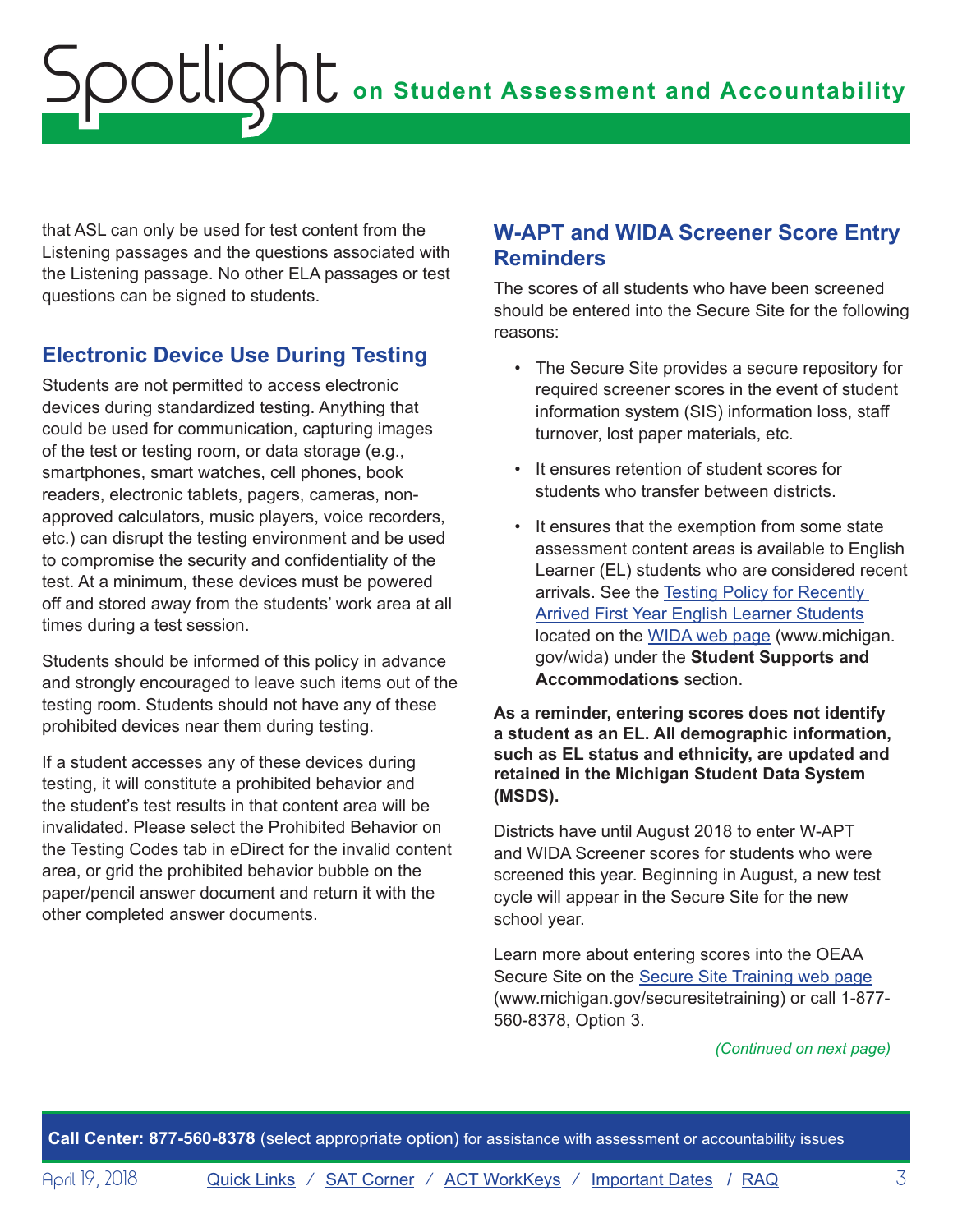## <span id="page-3-0"></span>**Screening During Kindergarten Round-up**

Districts with students enrolling during kindergarten round-up who are potential ELs can be screened using the Kindergarten W-APT. These students only need to take the Listening and Speaking domains of this assessment. Educators must refer to the [Entrance &](http://www.michigan.gov/mde/0,4615,7-140-81376_51051-252886--,00.html)  [Exit Protocol](http://www.michigan.gov/mde/0,4615,7-140-81376_51051-252886--,00.html) located on the [WIDA web page](www.michigan.gov/wida) (www. michigan.gov/wida) under the **General Information** section for information on cut scores needed and other criteria for making English learner identification decisions.

# **K** FAME Project Accepting New Coach **Applications through May 4, 2018**

The Formative Assessment for Michigan Educators (FAME) project is entering its eleventh year and is seeking interested educators who would like to lead a local learning team of teachers to explore, implement, and reflect on formative assessment practices in their classrooms. FAME coaches are not expected to be the local expert on the formative assessment process – rather FAME coaches are learners along with their learning team.

More information on the FAME project and access to the online [2018-19 New FAME Coach application](https://www.surveymonkey.com/r/FAMEnewcoaches) is available on the [MDE Formative Assessment Process](http://www.michigan.gov/formativeassessment)  [page](http://www.michigan.gov/formativeassessment) (www.michigan.gov/formativeassessment) under **What's New**.

The deadline to apply is **Friday, May 4, 2018**. If you have any questions, contact Kimberly Young, MDE/ OEAA at [youngk1@michigan.gov](mailto:youngk1%40michigan.gov?subject=) or 517-373-0988.



- Every FAME Coach has access to a FAME resource website. This site is a companion resource to the FAME Learning Guide provided for every learning team members.
- The FAME website contains usable and adaptable documents, articles, and classroom videos connected to the FAME content
- View a [6-minute FAME Website Tutorial](https://vimeo.com/230055712/0e8edc632b) ([https://vimeo.com/230055712/0e8edc632b\)]((https://vimeo.com/230055712/0e8edc632b)) provided to 2017-18 FAME Coaches

**Call Center: 877-560-8378** (select appropriate option) for assistance with assessment or accountability issues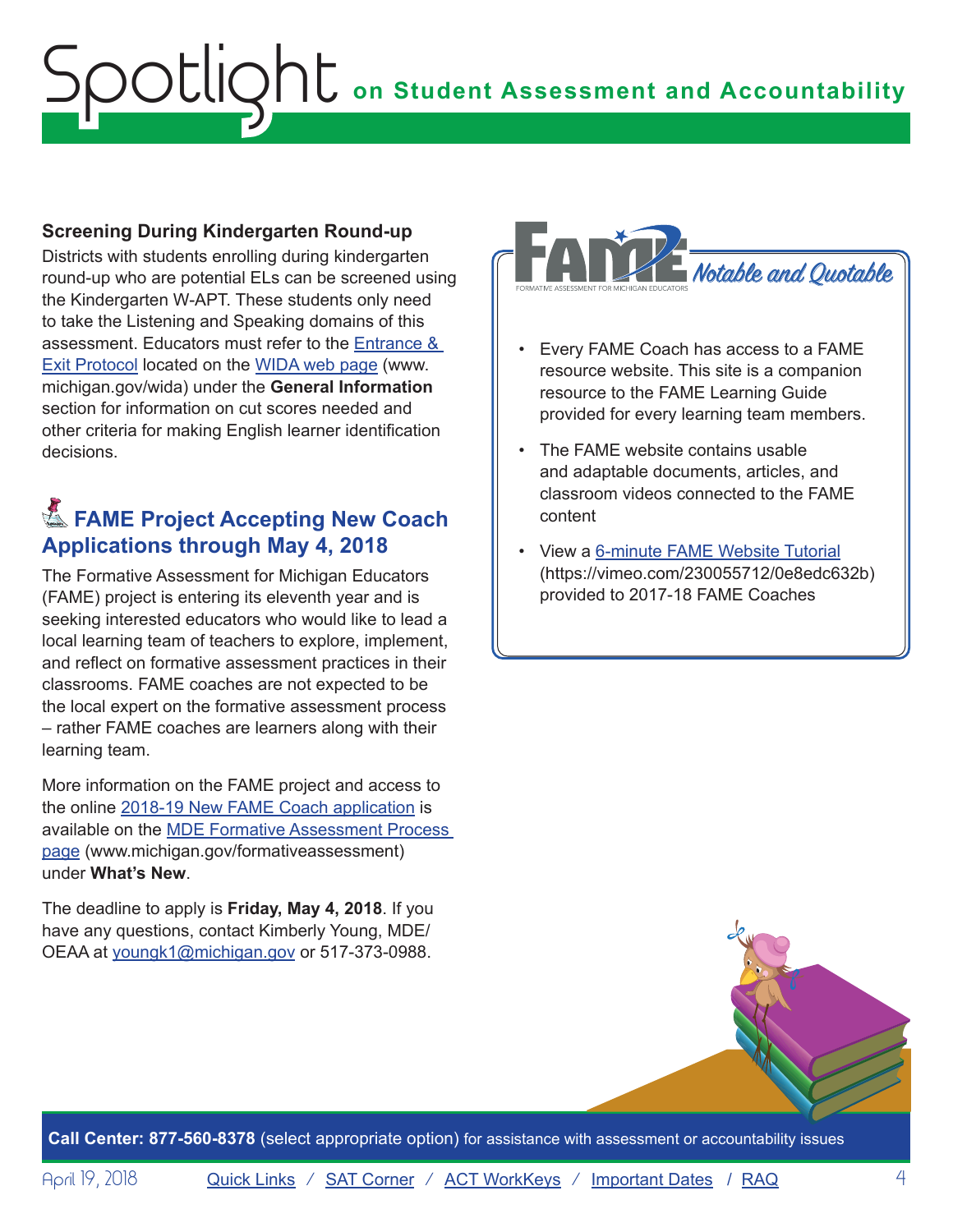# <span id="page-4-0"></span>**ONU** on Student Assessment and Accountability otlic

# <span id="page-4-1"></span>SAT Corner

 *Information on SAT*™*, PSAT 8/9*™*, and PSAT10*™ *provided by the College Board*

# **Questions about Spring PSAT 8/9, PSAT 10, or SAT?**

- call the Michigan Educator Hotline: 866-870-3127 (select Option 1)
- email [michiganadministratorsupport@](mailto:michiganadministratorsupport%40collegeboard.org?subject=) [collegeboard.org](mailto:michiganadministratorsupport%40collegeboard.org?subject=)

# **Reminders**

- 1. **Write Down Tracking Numbers**. When returning test books or answer sheets, be sure to record the tracking numbers of the packages so you can confirm receipt. Write them down or take a picture of them for your records.
- 2. **Do NOT return PSAT 8/9 for 9th grade or PSAT 10 test books**. Securely store these until student scores are released, then hand them out to students.

# **Makeup Test Materials**

If you requested makeup test materials, the majority of deliveries will be made on Thursday, April 19 and Friday, April 20. Look for tracking information in the Secure Site.

# **PSAT 8/9 for 8th Grade Webinar**

PSAT 8/9 will be administered in 8th grade starting in Spring 2019 for accountability in ELA and mathematics. The College Board is offering an introductory webinar on **May 22, 2018** from **10:00–11:00 AM** to provide brief information on the assessment, 2019 test dates, accommodations, reporting features, and how to begin preparing for the 8th grade administration. To register, click [here](https://tinyurl.com/PSAT8thGrade) (https://tinyurl.com/PSAT8thGrade).

# **SAT School Day Fee Waivers**

Although the Michigan Department of Education is paying for the cost of the SAT, eligible students from lower-income backgrounds can use the benefits of an **SAT School Day fee waiver** (https:// collegereadiness.collegeboard.org/sat/register/ fees/fee-waivers). Benefits now include:

- unlimited score reports over the user's testing lifetime (new for 2018)
- four college application fee waivers beginning the student's senior year
- free CSS Profile application for financial aid
- free Student Answer Service (SAS) or Question and Answer Service (QAS)
- two fee waivers to register for weekend SAT or SAT Subject Tests (new for 2018)

The College Board uses federal free and reduced lunch data to estimate how many students may be eligible at your school. Fee waiver cards will be mailed to schools the week of April 16, along with a helpful one-page document that you can make available to students. The document will walk them through how to utilize the benefits of an SAT School Day fee waiver.

**Call Center: 877-560-8378** (select appropriate option) for assistance with assessment or accountability issues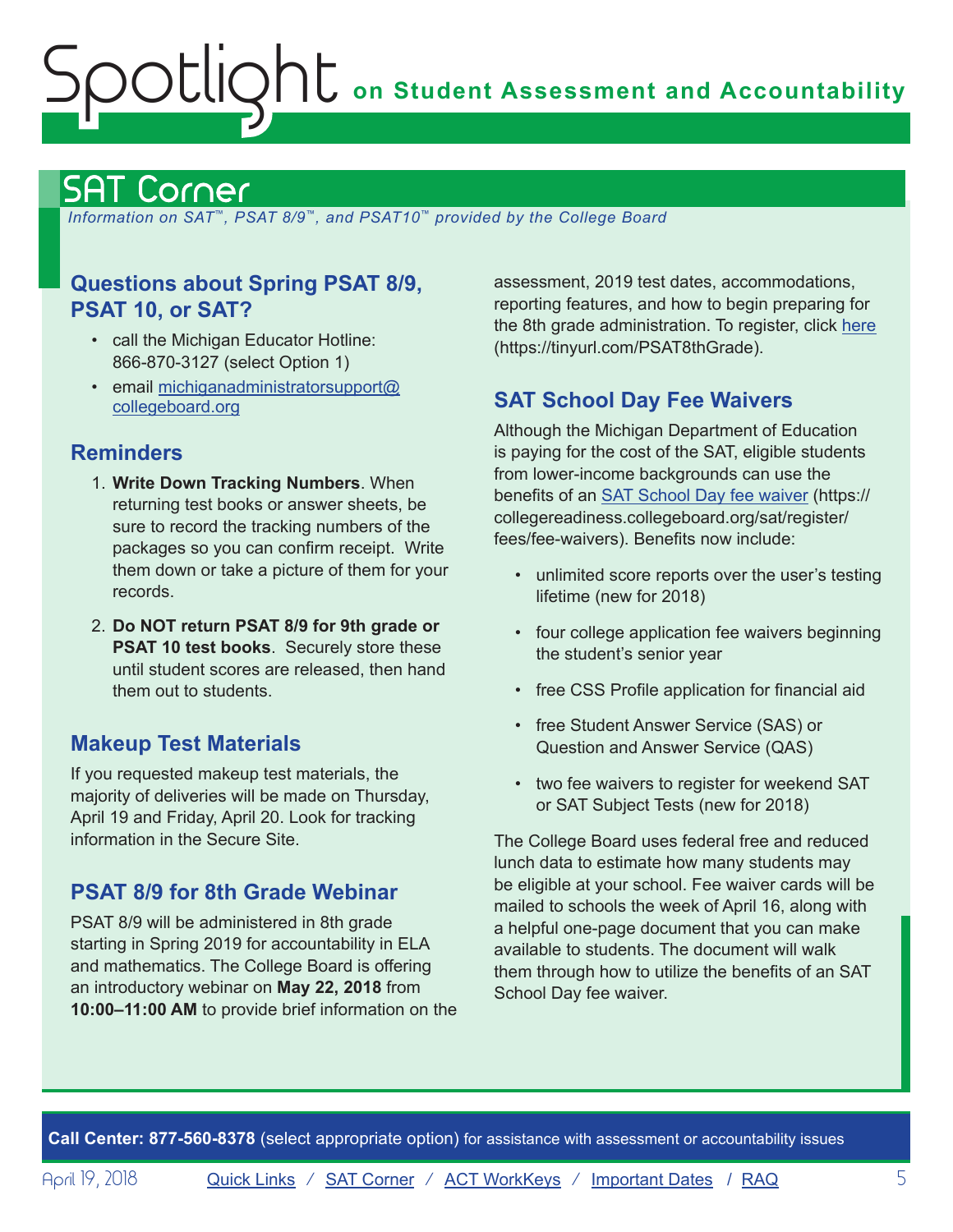<span id="page-5-1"></span><span id="page-5-0"></span>

Information on ACT WorkKeys<sup>®</sup> provided by the ACT<sup>®</sup>.

## **Makeup Test Dates**

Standard time makeup testing is **Wednesday, April 25, 2018**. Examinees scheduled for standard time makeup testing must take all three tests on this makeup test date. Contact OEAA or ACT immediately if you cannot test your standard time makeup examinees on April 25, 2018 due to a school-wide emergency or closure.

The accommodations makeup window is **April 25 – May 1, 2018**. Examinees scheduled for accommodations makeup testing must take all three tests, in order, during this window.

## **Makeup Materials**

The makeup ordering window has closed. Materials ordered during the makeup ordering window (April 11 – 12, 2018) are scheduled for delivery by **April 18, 2018**. If you did not order makeup materials, no materials will be sent.

**Important:** The ACT WorkKeys test booklets for the initial test date are different than those for the makeup test date. Do not keep test booklets or accommodations forms from the initial test date for use during makeup testing. Examinees testing with initial test booklets on the makeup test date will not receive scores.

All examinee answer documents are required to have a barcode label. Please refer to the [March](http://www.michigan.gov/documents/mde/Spotlight_3-22-18_618209_7.pdf)  [22, 2018 Spotlight Newsletter](http://www.michigan.gov/documents/mde/Spotlight_3-22-18_618209_7.pdf) (www.michigan.gov/ mde-spotlight) for additional information.

If an examinee was absent or arrived too late to begin testing on the initial test day, you may reuse the original answer document for makeup testing.

If an examinee began testing on the initial test date but did not finish, you may not use the original answer document for makeup testing. Use a new answer document and:

- print a student barcode label locally and apply it to the new answer document
- supervise the examinee(s) while they transfer all demographics and non-test responses to the new answer document; test item responses may not be transferred
- write VOID on page 1 of the original answer document, attach it to an Irregularity Report, and return it with your makeup test materials in the processing envelope

# **Administering the Makeup Tests**

All makeup testing must follow the same policies and procedures described in the [ACT WorkKeys](http://www.act.org/content/dam/act/secured/documents/pdfs/WK-Admin-SD-Std-Time-Paper-Secured.pdf)  [Administration Manual](http://www.act.org/content/dam/act/secured/documents/pdfs/WK-Admin-SD-Std-Time-Paper-Secured.pdf) and the [ACT WorkKeys](http://www.act.org/content/dam/act/secured/documents/pdfs/WK-Admin-SD-Accoms-Secured.pdf)  [Accommodations Administration Manual](http://www.act.org/content/dam/act/secured/documents/pdfs/WK-Admin-SD-Accoms-Secured.pdf), which can be found on the [ACT-hosted website](http://www.act.org/stateanddistrict/michigan) (www.act.org/ stateanddistrict/michigan) under drop-down menu #5, **WorkKeys: Administration**–**Administer the test successfully** → **Manuals**.

*(Continued on next page)*

**Call Center: 877-560-8378** (select appropriate option) for assistance with assessment or accountability issues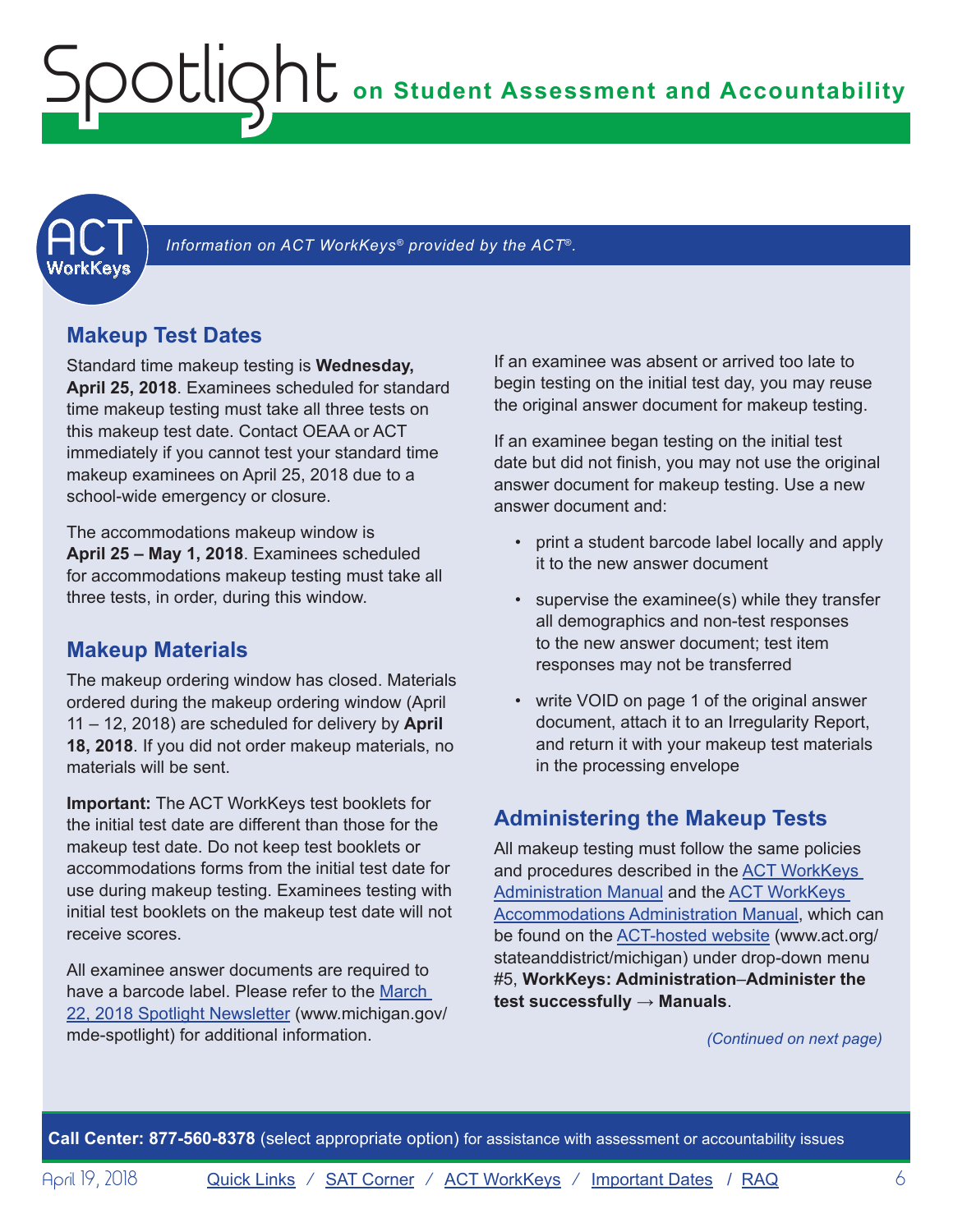## **Returning Makeup Materials**

For detailed information about post-testing activities such as collecting, packing, and returning materials, refer to the [Test Coordinator Information](http://www.act.org/content/dam/act/secured/documents/pdfs/state-district-test-coordinator-paper-test.pdf)  [Manual](http://www.act.org/content/dam/act/secured/documents/pdfs/state-district-test-coordinator-paper-test.pdf) located on the [ACT-hosted website](http://www.act.org/stateanddistrict/michigan) (www. act.org/stateanddistrict/michigan) under drop-down menu #6, **WorkKeys: Transportation**–**Return materials to ACT** → **Manuals**.

The last day ACT will accept answer documents for scoring is **May 4, 2018**. Answer documents received after this date may not be processed.

# **Client Satisfaction Survey**

Please help ACT serve you better by completing a brief, 10- to 15-minute survey now through **May 4, 2018**. A user-specific URL was emailed to each participating school's WorkKeys Test Coordinator and District Test Coordinator on April 17, 2018.

The questions focus on the activities leading up to test day—the Orientation through Preparation stages. Your feedback is important to us and all of your responses will be kept strictly confidential.

The following **Using PearsonAccess<sup>next</sup> questions** do not apply to Michigan schools and should be answered by using the **Not Applicable** response button:

- Q: I found the process to manage students for my school easy to follow.
- Q: I found the process to track shipments of test materials user-friendly and informative.
- Q: I found the process to order additional test materials user-friendly.

# **Contacting ACT**

If you have questions, you may:

- 1. contact ACT via the [Contact Us web page](http://www.act.org/aap/state/contact.html) [\(www.act.org/aap/state/contact.html\)](www.act.org/aap/state/contact.html)
- 2. call ACT at 800-553-6244 9:30 AM – 6:00 PM ET
	- standard time: ext. 2800
	- accommodations: ext. 1788
- 3. email accommodations questions to [ACTStateAccoms@act.org](mailto:ACTStateAccoms%40act.org?subject=)

**Call Center: 877-560-8378** (select appropriate option) for assistance with assessment or accountability issues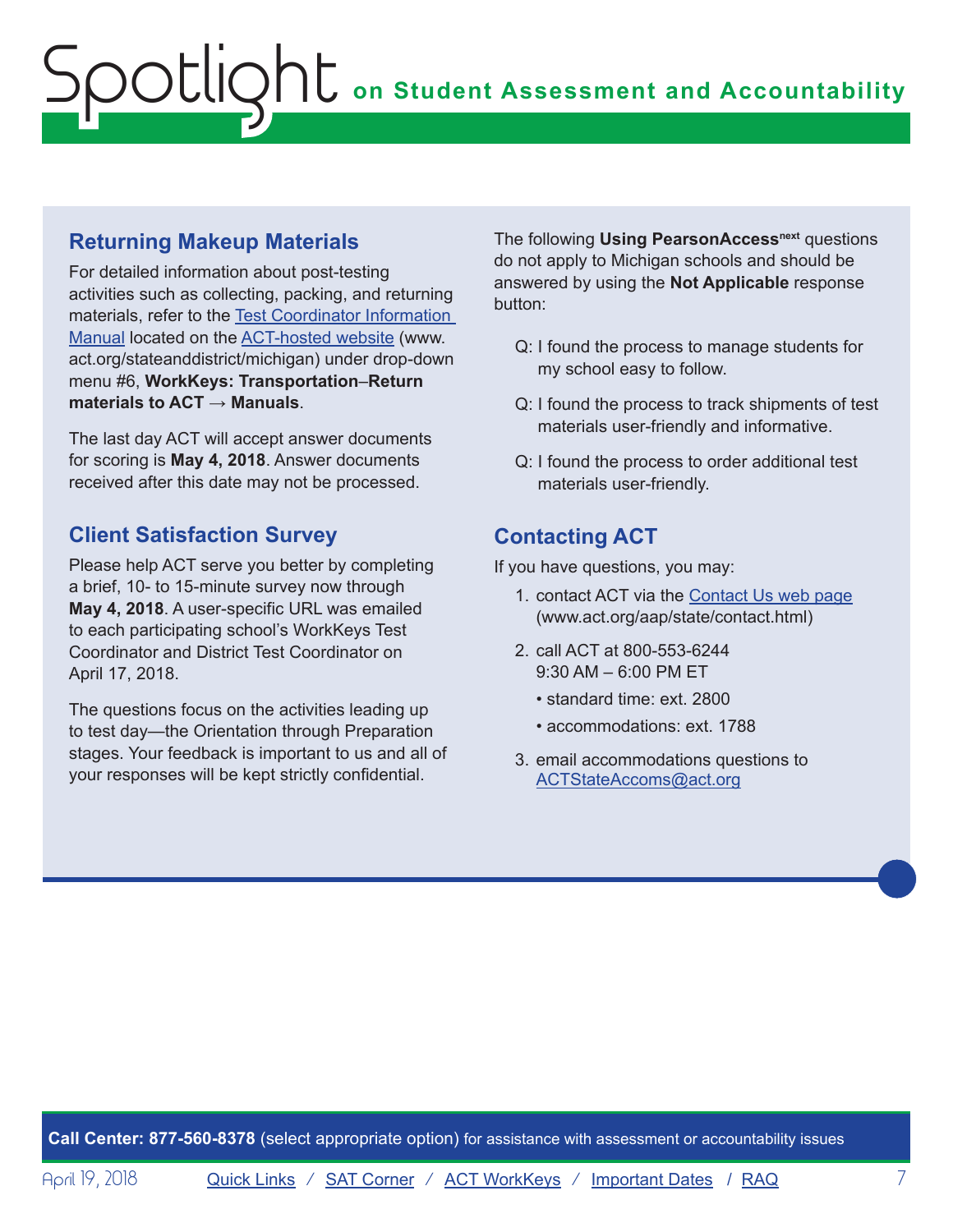# <span id="page-7-1"></span><span id="page-7-0"></span>**Important Dates**

# **Approaching Deadlines!**

## **April 24, 2018 (closes at noon):**

• **M-STEP–grades 5, 8, and 11** Additional Material Orders Window in the OEAA Secure Site

## **April 24, 2018:**

• **SAT/PSAT Accommodated Test Administration Window CLOSES**

## **April 24, 2018:**

• **ACT WorkKeys Accommodated Test Administration Window CLOSES**

# **Coming Next Week . . .**

## **April 24, 2018:**

• **SAT Makeup Test Day**

## **April 24 – 25, 2018:**

• **PSAT Makeup Test Days**

## **April 26, 2018:**

• **ACT WorkKeys** Pickup of makeup standard time materials for return to ACT

# **April 2018**

## **Early Literacy and Mathematics Benchmark**

## **Now – May 25, 2018:**

• **Early Literacy and Mathematics Benchmark Assessment Test Administration Window**

# **M-STEP and MI-Access**

## **Now – May 22, 2018:**

• **M-STEP** and **MI-Access** Off-Site Test Administration Request window for individual students, such as homebound or expelled with service students – [submit request](https://baameap.wufoo.com/forms/offsite-test-administration-request-spring-2018/) (https:// baameap.wufoo.com/forms/offsite-testadministration-request-spring-2018/)

## **M-STEP**

#### **Now – May 4, 2018:**

• **M-STEP–grades 5, 8, and 11 Online Test Administration Window**

## **April 24 – May 15, 2018 (closes at noon):**

• **M-STEP–grades 3, 4, 6, and 7** Additional Material Orders Window in the OEAA Secure Site

## **April 30 – May 25, 2018:**

• **M-STEP–grades 3, 4, 6 and 7 Online Test Administration Window**

## **MI-Access**

#### **Now – May 22, 2018 (closes at noon):**

• **MI-Access–grades 3-8 and 11** Additional Material Orders Window in the OEAA Secure Site

## **Now – May 25, 2018:**

• **MI-Access Alternate Assessments–grades 3-8 and 11 Online and Paper/Pencil Test Administration Window**

*(Continued on next page)*

**Call Center: 877-560-8378** (select appropriate option) for assistance with assessment or accountability issues